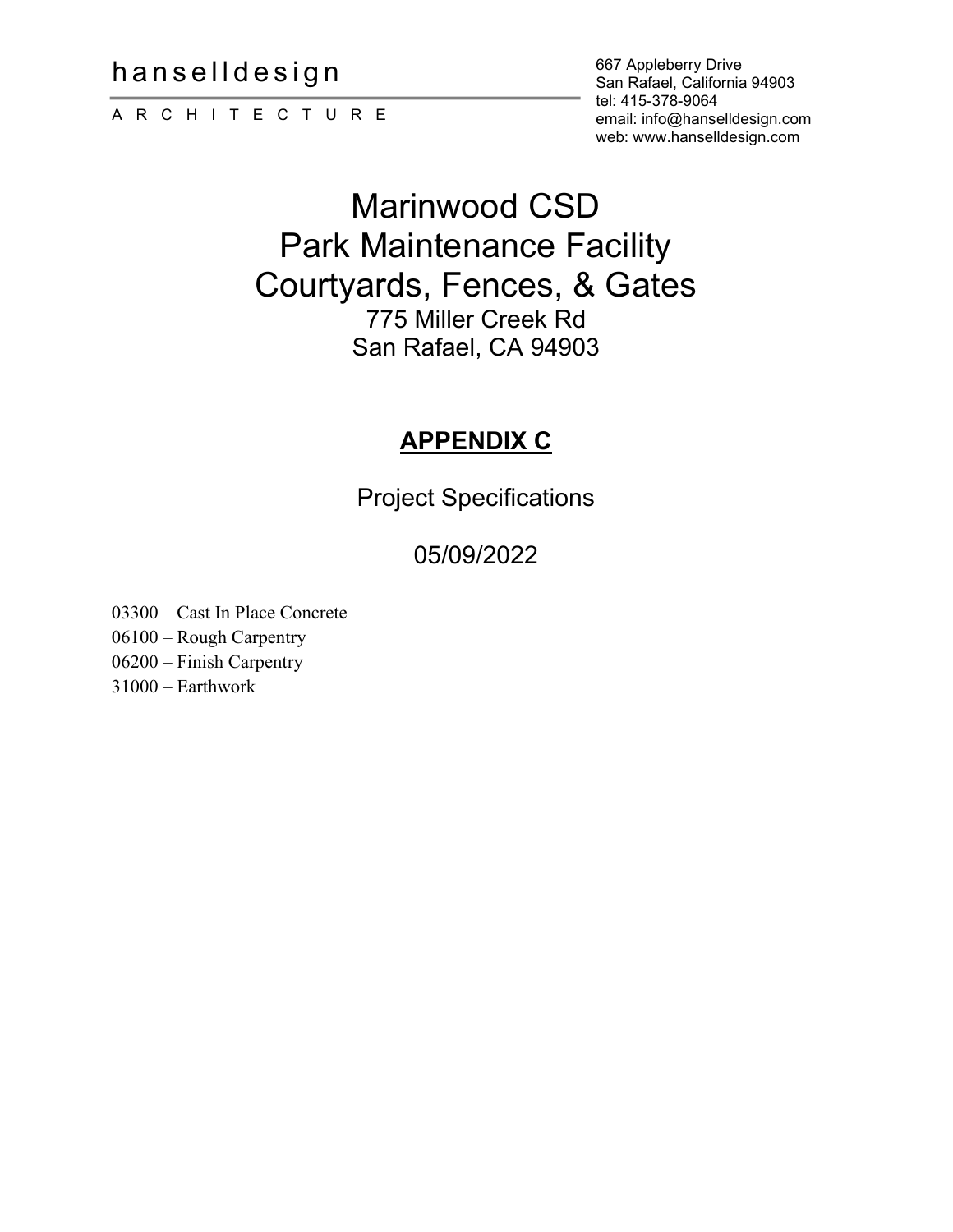# **SECTION 03300 - CAST-IN-PLACE CONCRETE**

# **PART 1 - GENERAL**

#### 1.1 SUMMARY

A. Work Included: Architectural concrete, complete, as shown and specified.

#### 1.2 REFERENCE STANDARDS

- A. Comply with ASTM C 94; ACI 301, "Specification for Structural Concrete"; ACI 117, "Specifications for Tolerances for Concrete Construction and Materials"; and CRSI's "Manual of Standard Practice."
- 1.3 SUBMITTALS
	- A. Product Data: concrete mix designs and laboratory test reports.
	- B. Engage a qualified independent testing agency to design concrete mixes.
	- C. Shop drawings:
		- 1. Reinforcement.
		- 2. Formwork: Show type, design, and materials. Show locations of formwork joints, construction joints, and form ties.
		- 3. Typical layout including dimensions and floor grinding schedule.
		- 4. Plan view of floor and joint pattern layout.
		- 5. Areas to receive colored surface treatment (Confirm with Architect)
		- 6. Hardener, sealer, densifier identified in notes.
	- D. Samples:
		- 1. Concrete: 12-inch by 12-inch by 1-1/2-inch-thick; each type, finish and color for preliminary review.
		- 2. Form Tie Hole Plugs: Full size, selected color.
	- E. Finish Mock-Ups:
		- 1. Finish Mock-Up Size: 5'x5' sample panel at jobsite at location as directed under conditions similar to those which will exist during actual placement (Confirm w/Architect)
		- 2. Finish Mock-up will be used to judge workmanship, concrete substrate preparation, operation of equipment, material application, color selection and shine.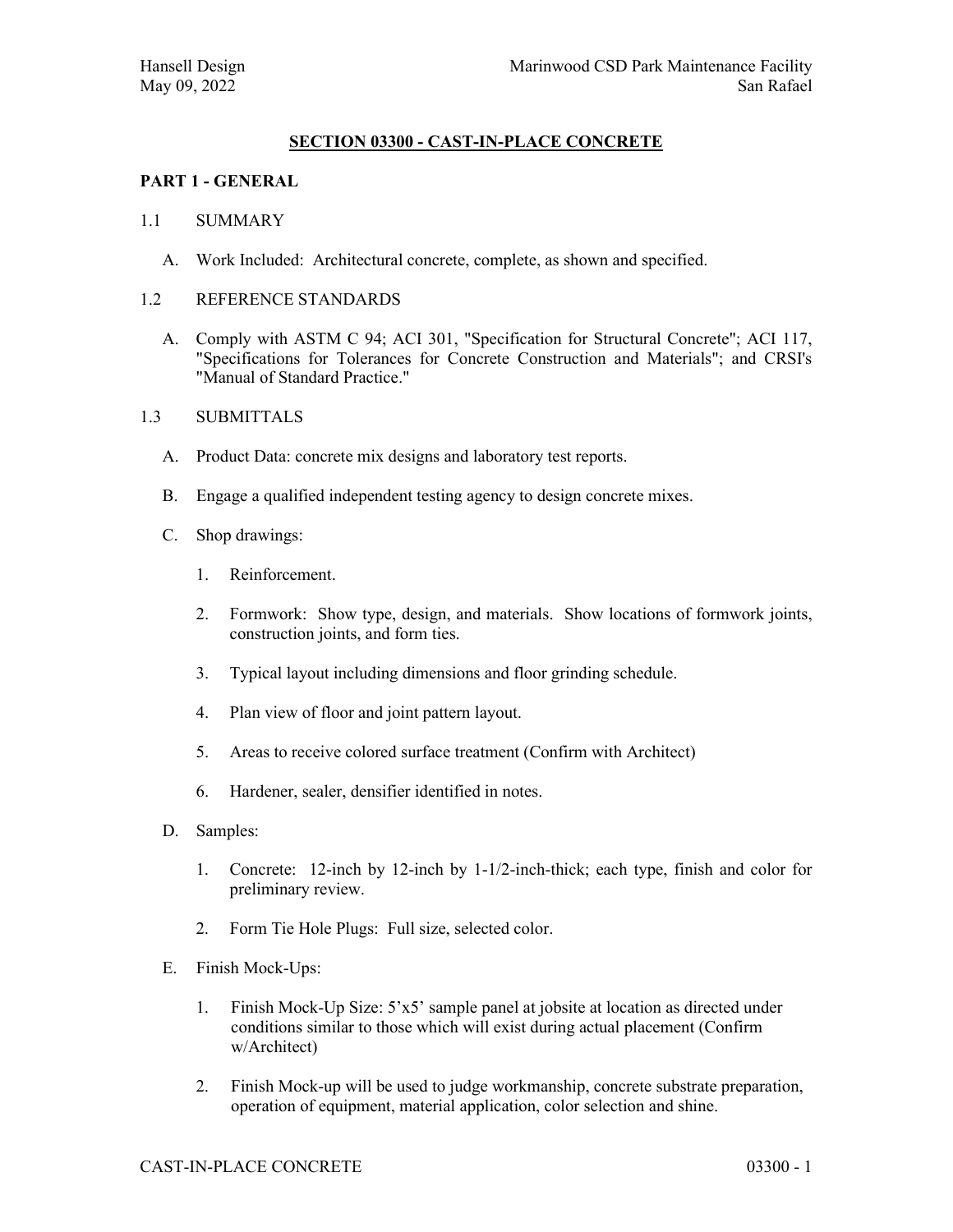- 3. Allow 24 hours for inspection of mock-up before proceeding with work.
- 4. When accepted, mock-up will demonstrate minimum standard of quality required for this work.
	- a. Approved mock-up may not remain as part of finished work. Remove mock-up and dispose of materials when no longer required and when directed by Architect.
	- b. Approved mock-up may remain as part of finished work.
- 5. Finish Mock-Up will demonstrate required level of cut:
	- a. Level 1 Cream Finish: Polishing only the Portland Cement paste at the surface without exposing small, medium or large aggregate. Note: If dye will be used, this is not an acceptable level of grinding. Go to Level 2.
	- b. Level 2 Salt/Pepper Finish: Expose the fine aggregate such as sand and small aggregate with the concrete. The depth of grind will depend greatly on the placement and finishing procedures. Generally, this level of cut can be achieved within 1/16" of the surface.
	- c. Level 3 Medium Aggregate: Exposing more of the overall girth of the coarse aggregate within the concrete. Generally, this level of cut can be achieved within 1/8" of the surface.
	- d. Level 4 Large Aggregate: Exposing the overall girth of the coarse aggregate within the concrete. This level of cut generally can be achieved within  $1/4$ " of the surface.
	- e. Sheen Level A: Sheen (glossy) as determined by a gloss reading of 45 60.
	- f. Sheen Level B: Sheen (high gloss) as determined by a gloss reading of 60 70.
	- g. Sheen Level C: Sheen (very high gloss) as determined by a gloss reading of 70 or higher.
- F. Finish Pre-installation Meetings: Conduct a pre-installation meeting to verify project requirements, manufacturer's installation instructions and manufacturer's warranty requirements. Review the following with Architect:
	- 1. Environmental requirements.
	- 2. Scheduling and phasing of work.
	- 3. Coordinating with other work and personnel. Remind all trades that they are working on a surface that is to become a finished surface.
	- 4. Protection of adjacent surfaces.
	- 5. Surface preparation.
	- 6. Repair of defects and defective work prior to installation.
	- 7. Cleaning.
	- 8. Installation of polished floor finishes.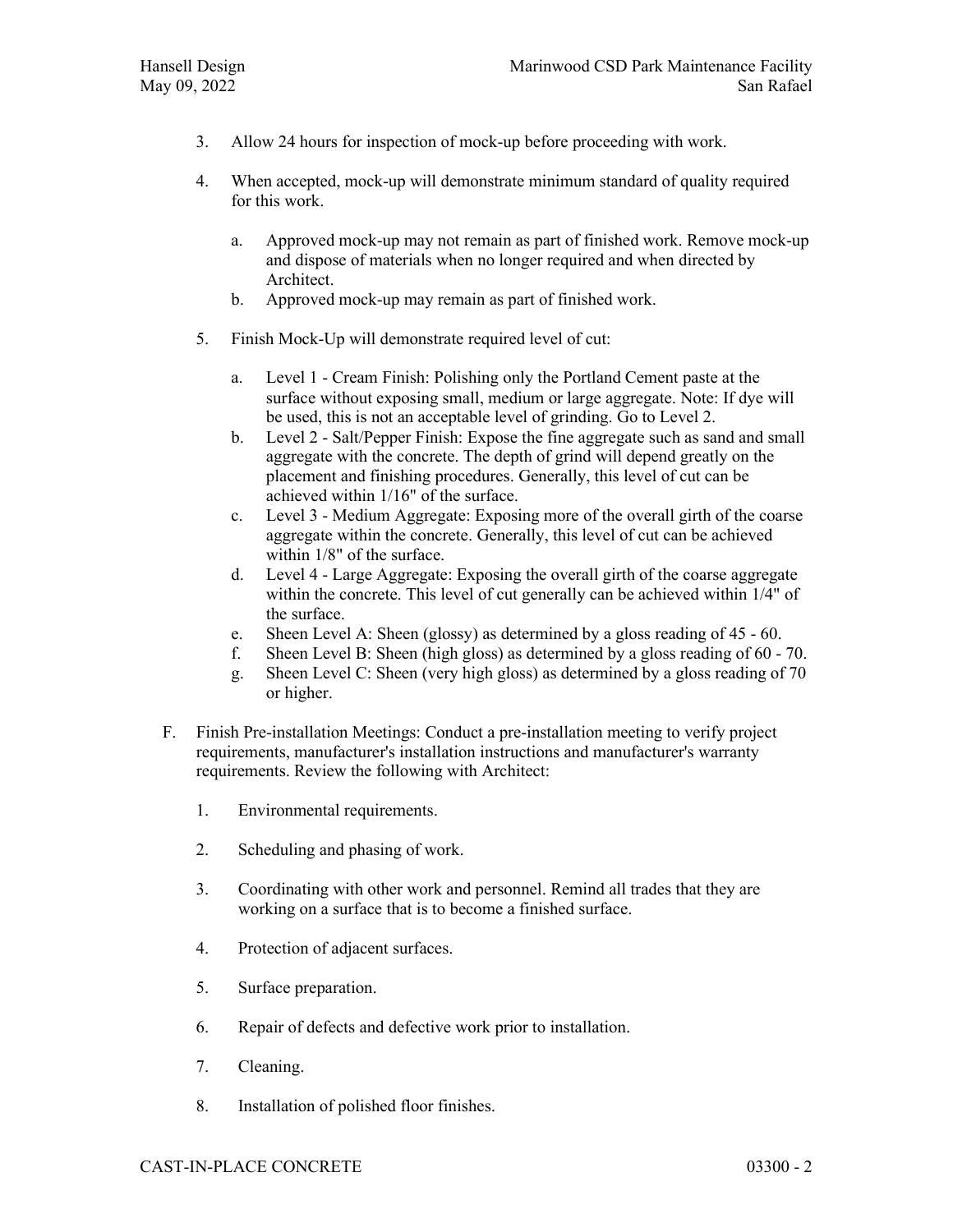- 9. Application of liquid hardener, densifier.
- 10. Protection of finished surfaces after installation.
- 11. placing of materials on the concrete surface that may cause staining, etching or scratching
- 1.4 SCHEDULING
	- A. General: Coordinate with other trades for installation of items to be embedded in concrete.

#### 1.5 QUALITY ASSURANCE

- A. Finish Installer Qualifications:
	- 1. Installer with a minimum of 5 years' experience in performing work of this section who has specialized in installation of work similar to that required for this project.
	- 2. Installer trained and holding a current certificate as a FGS PermaShine installer.
	- 3. Current Certification from the CPAA stating that the technicians are trained craftsmen.
- B. Finish Manufacturer Qualifications:
	- 1. Manufacturer capable of providing field service representation during construction and approving application method.
	- 2. Manufacturer shall have a minimum 5 years of experience in manufacturing components similar to or exceeding requirements of project.

# 1.6 WARRANTY

A. Manufacturer's Warranty: Submit, for Owner's acceptance, manufacturer's standard warranty document executed by authorized company official. Manufacturer's warranty is in addition to, and does not limit, other rights Owner may have under Contract Documents.

# **PART 2 - PRODUCTS**

- 2.1 MATERIALS
	- A. Concrete: As specified on Structural drawings.
	- B. Cement: As specified on Structural drawings.
	- C. Reinforcing Steel: As specified on Structural drawings.
	- D. Aggregates: As specified on Structural drawings.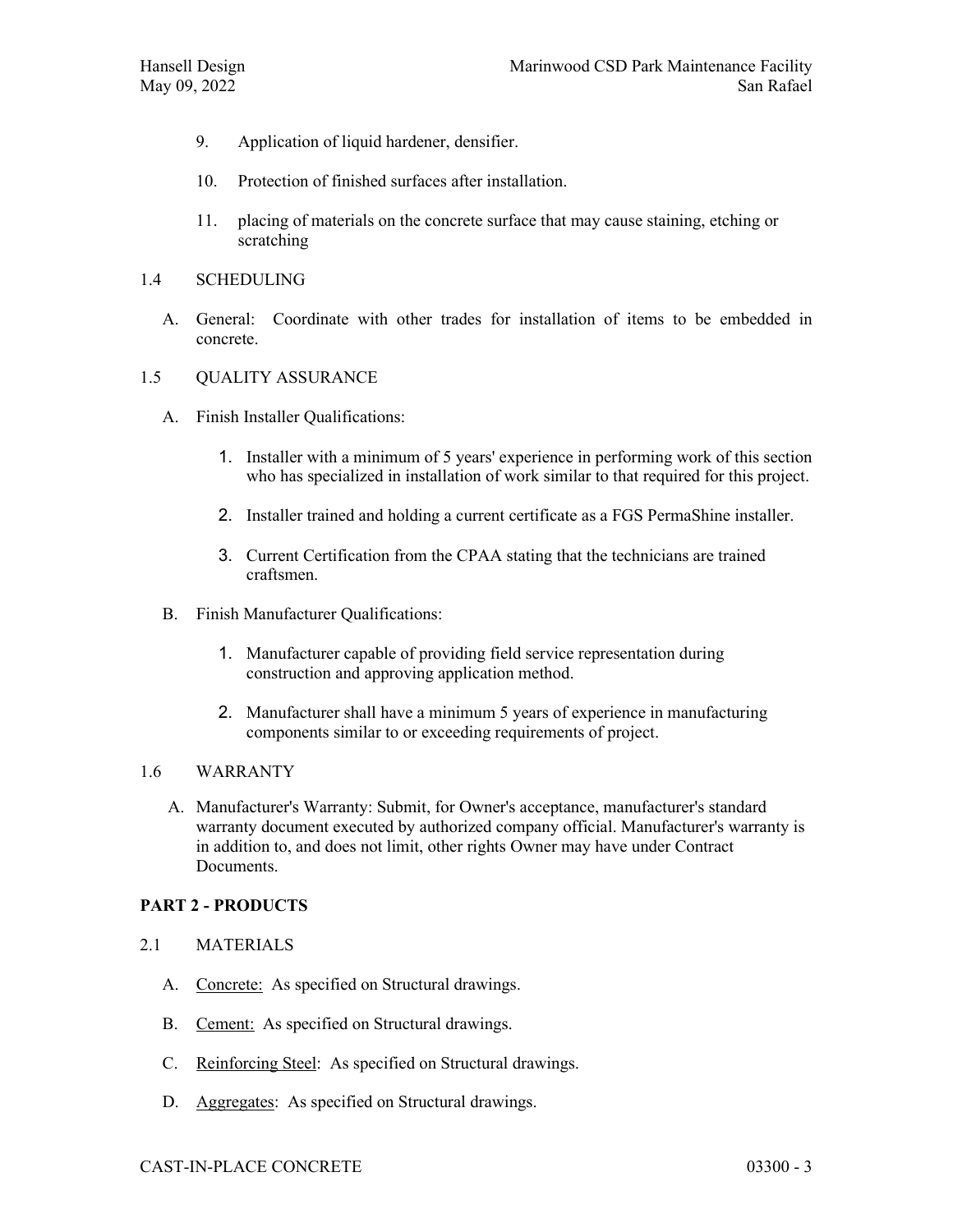- E. Vapor Retarder: Clear 12-mil thick Reinforced polyethylene sheet, ASTM E 1745, Class  $C_{\cdot}$
- F. Joint-Filler Strips: ASTM D 1751, cellulosic fiber, or ASTM D 1752, cork.
- 2.2 MIXES
	- A. Proportion normal-weight concrete mixes to provide the following properties:
		- 1. Compressive Strength: As shown on Structural drawings.
		- 2. Slump Limit: 4 inches (100 mm) at point of placement.
		- 3. Air Content: 5.5 to 7.0 percent for concrete exposed to freezing and thawing, 2 to 4 percent elsewhere.

# **PART 3 - EXECUTION**

- 3.1 CONCRETING
	- A. Construct formwork and maintain tolerances and surface irregularities within ACI 117 limits of Class A for concrete exposed to view and Class C for other concrete surfaces.
	- B. Set water stops where indicated to ensure joint watertightness.
	- C. Place vapor retarder on prepared subgrade, with joints lapped 6 inches (150 mm) and sealed.
	- D. Accurately position, support, and secure reinforcement.
	- E. Install construction, isolation, and contraction joints where indicated. Install full-depth joint-filler strips at isolation joints.
	- F. Place concrete in a continuous operation and consolidate using mechanical vibrating equipment.
	- G. Protect concrete from physical damage, premature drying, and reduced strength due to hot or cold weather during mixing, placing, and curing.
	- H. Formed Surface Finish: Smooth-formed finish for concrete vertical surfaces exposed to view, coated, or covered by waterproofing or other direct-applied material; rough-formed finish elsewhere.
	- I. Burnished Finish: On ALL slab surfaces exposed to view. Steel troweled smooth, and then mechanically sand to 400grit to achieve the final burnished finish as follows:
		- 1. Steel trowel burnishing: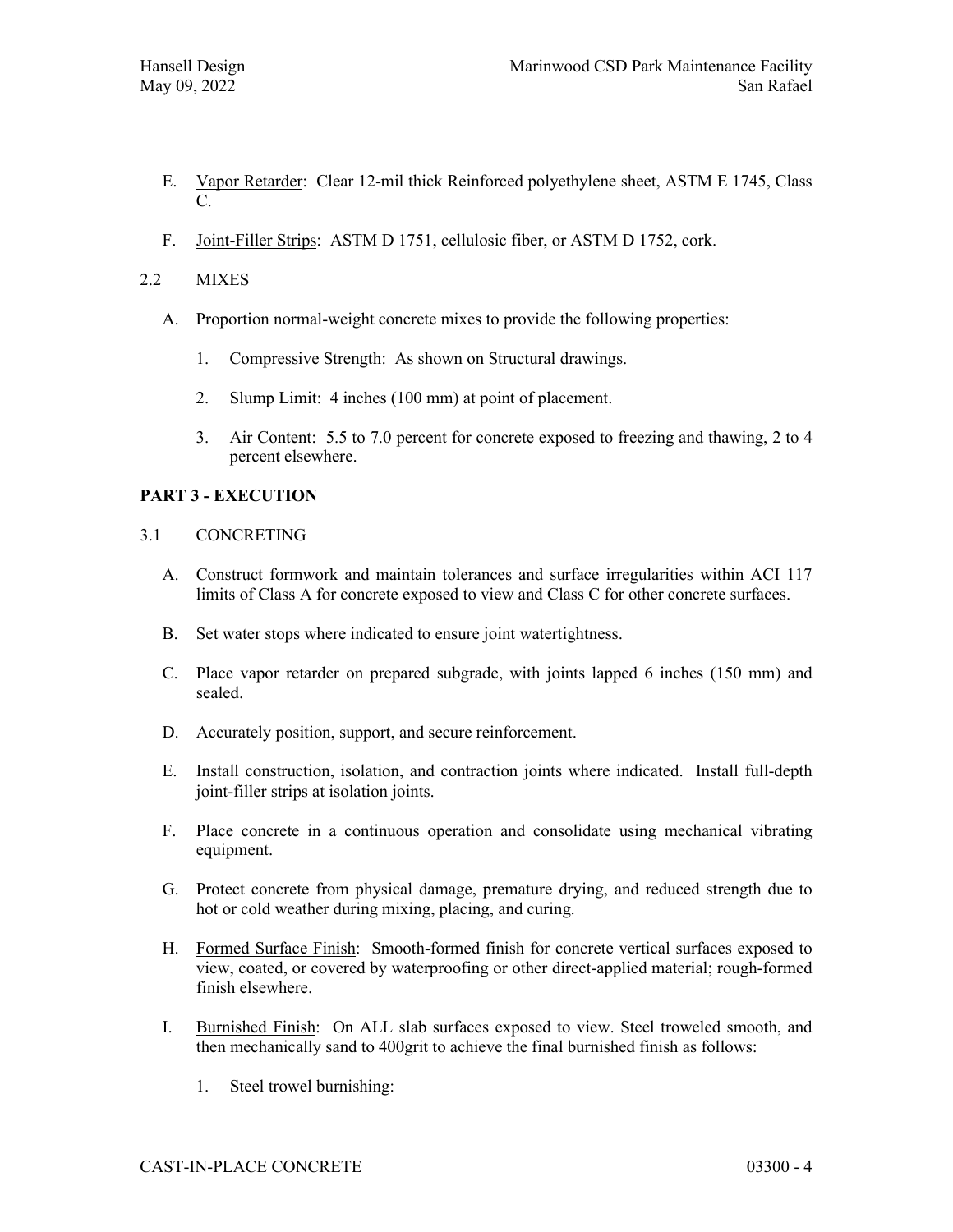- a. Burnishing the concrete by steel troweling shall be achieved by repeatedly working the surface of the concrete using either a hand trowel or mechanical troweling machine until a lustre is produced on the surface of the concrete.
- b. The troweling shall be undertaken with consistent pressure. Each troweling shall be at 90° to the previous pass to eliminate the development of hollows, ridges and depressions.
- c. As the surface concrete consolidates with working, the angle of the trowel or troweling blades shall be increased to intensify pressure and further densify the surface layer of the concrete. Avoid over-working any area.
- d. "Wet-wiping" or addition of water to the surface of the concrete during finishing shall not be permitted.
- 2. Mechanically sand to 400grit.
- 3. Finish color: TBD by architect.
- J. Cure formed surfaces by moist curing for at least seven days.
- K. Begin curing concrete slabs after finishing. Keep concrete continuously moist for at least seven days.
- L. Owner will engage a testing agency to perform field tests and to submit test reports.
- M. Protect concrete from damage. Repair surface defects in formed concrete and slabs.
- N. Repair slabs not meeting surface tolerances by grinding high areas and by applying a repair underlayment to low areas receiving floor coverings and a repair topping to low areas to remain exposed.
- 3.1 REINFORCEMENT
	- A. Coverage: Not less than 2-inch concrete coverage over reinforcing steel.
	- B. Tie Wires: Cut as closely as possible to bars and bend behind bars so concrete placement will not force wire ends to exposed surfaces.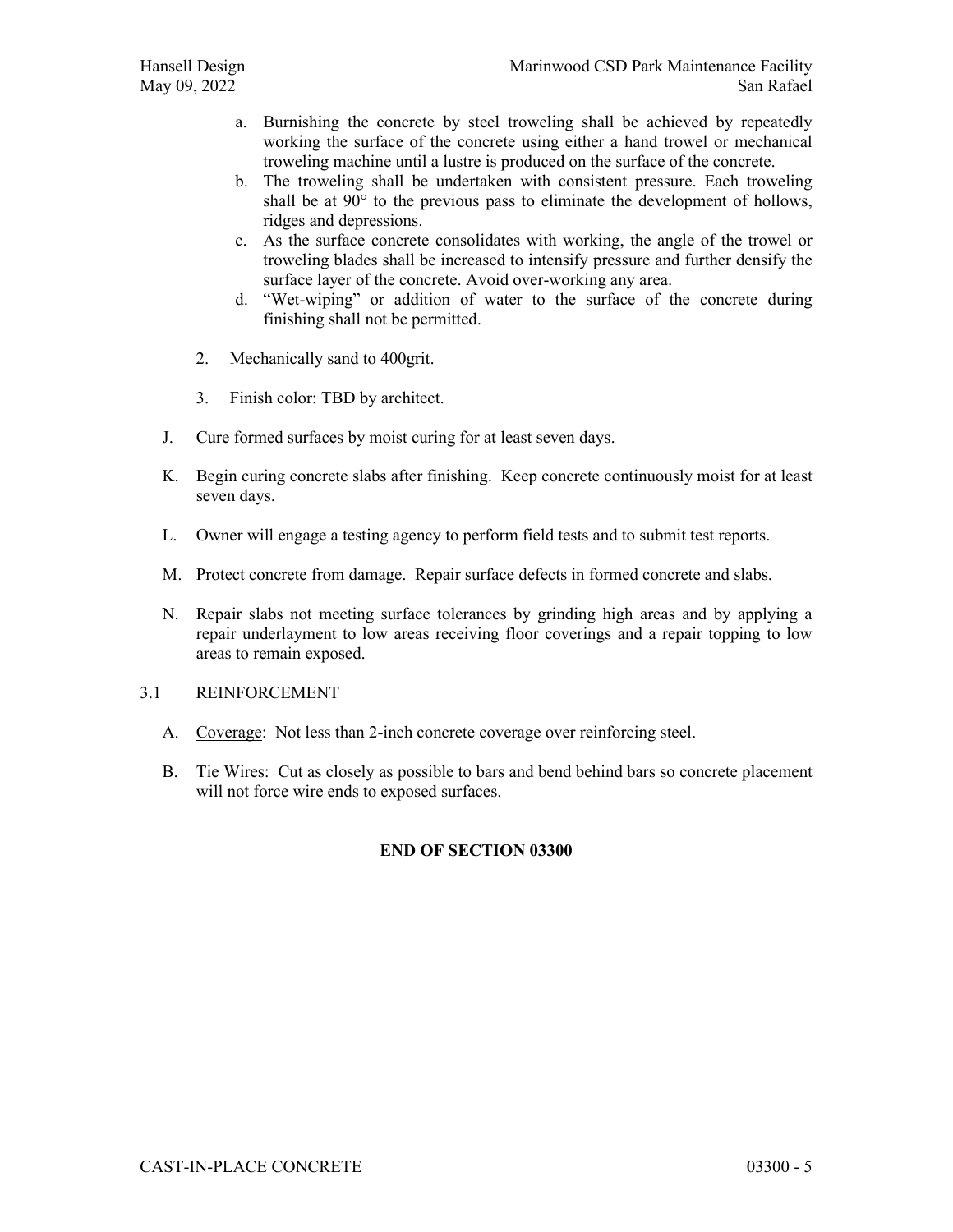# **SECTION 06100 - ROUGH CARPENTRY**

# **PART 1 - GENERAL**

#### 1.1 SUMMARY

- A. Provide and install wood framing and finish carpentry as shown on the Drawings and as specified herein. Work includes all connectors, and related hardware and materials.
- B. Where additional instructions are required, work shall be as directed by the Architect.

#### 1.2 SUBMITTALS

- A. Model code evaluation reports for fire-retardant-treated wood.
- 1.3 QUALITY STANDARDS AND TOLERANCES
	- A. Provide a work force that is sufficient in number for the quantity of work and time schedule. Workers shall be skilled, trained, experienced, and competent to do the work as specified.
	- B. Unless otherwise directed by the Architect, all work shall be as per building code and the Manual for Wood Frame Construction, American Forest and Paper Association (NFPA), National Design Specifications for Wood Construction of the NFPA, Plywood Specifications and Grade guide of the American Plywood Association.
	- C. Tolerances: Vertical framing shall be plumb within 1/4" per 10 linear feet and horizontal framing shall be level within 1/4" per 10 linear feet.
	- D. Moisture content of framing lumber shall be 15% or less by weight. Tests will be conducted on all newly shipped lumber to confirm moisture content. Kiln-dried or other lumber requiring lower moisture content shall be as specified.
	- E. Follow applicable lumber grading agency standards in accepting or rejecting delivered lumber. Reject special, required lumber that is not marked and certified as preservativetreated or kiln-dried.

#### 1.4 MATERIALS HANDLING AND STORAGE

- A. Reject any delivered framing lumber that is not grade-stamped and certified by a bona fide grading agency. Identify framing lumber by grade, and store each grade separately.
- B. Do not accept or use lumber that deviates from grade standards or has excessive moisture content or other defects. Remove unstamped or defective lumber from the job site.
- C. Handle lumber to avoid damage during transport, unloading, and moving on the job site. Handle chemically treated lumber and panels strictly according to manufacturer's instructions.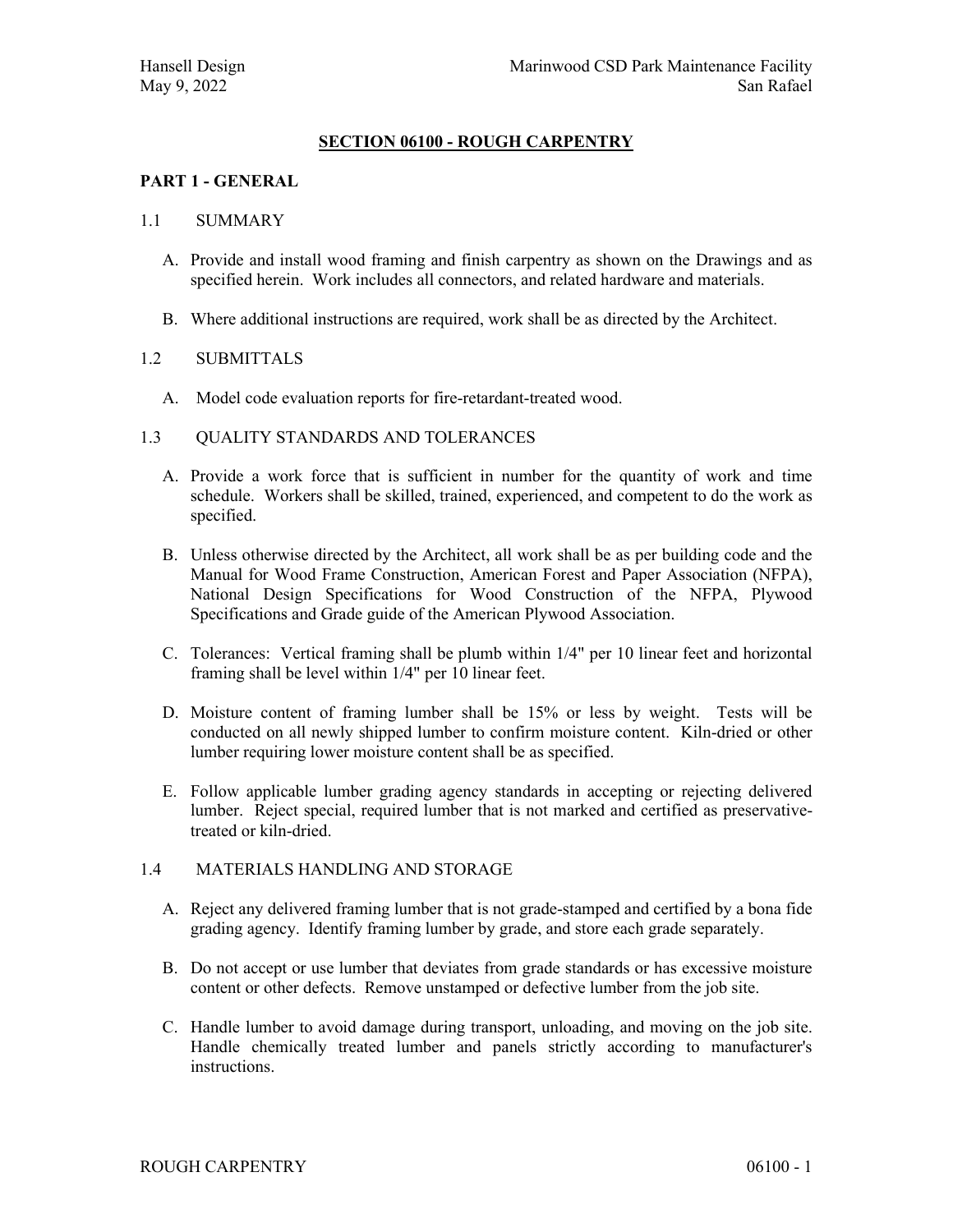D. Store framing lumber and wood panels to prevent damage and moisture absorption. Store metal connectors that are subject to damage in weathertight wrapping and in safe locations away from traffic or other sources of damage. Store chemically treated lumber and wood panels outdoors until installation. Keep chemically treated lumber and wood panels well ventilated if moved indoors.

# **PART 2 - PRODUCTS**

#### 2.1 MATERIALS

- A. Lumber, General: Dressed lumber, S4S, 15 percent maximum moisture content for 2 inch (38-mm) thickness or less, marked with grade stamp of inspection agency.
- B. Preservative-Treated Materials: AWPA C2 lumber and AWPA C9 plywood, labeled by an inspection agency approved by ALSC's Board of Review. After treatment, kiln-dry lumber and plywood to 19 and 15 percent moisture content, respectively. Treat indicated items and the following:
	- 1. Wood members in connection with roofing, flashing, vapor barriers, and waterproofing.
	- 2. Concealed members in contact with masonry or concrete.
	- 3. Wood framing members less than 18 inches (460 mm) above grade.
	- 4. Wood floor plates installed over concrete slabs directly in contact with earth.
- C. Fire-Retardant-Treated Materials: AWPA C20 lumber and AWPA C27 plywood, interior Type A treatment, labeled by a testing and inspecting agency acceptable to authorities having jurisdiction.
	- 1. Use treated lumber and plywood with bending strength, stiffness, and fastenerholding capacities that are not reduced below values published by manufacturer of chemical formulation under elevated temperature and humidity conditions.
- D. Dimensional Lumber and Miscellaneous Lumber: Provide grades and species as specified on Structural Drawings.
- E. Prefabricated Wood Joists and Engineered Wood Beams: Provide as specified on Structural Drawings.
- F. Wood-Based Structural-Use Panels: DOC PS 2. Provide plywood complying with DOC PS 1, where plywood is indicated.
	- 1. Factory mark panels evidencing compliance with grade requirements.
	- 2. Provide types, grades, and species as specified on Structural Drawings.
- G. Sheathing and underlayment: Provide as specified on Structural Drawings.
- H. Related construction and materials: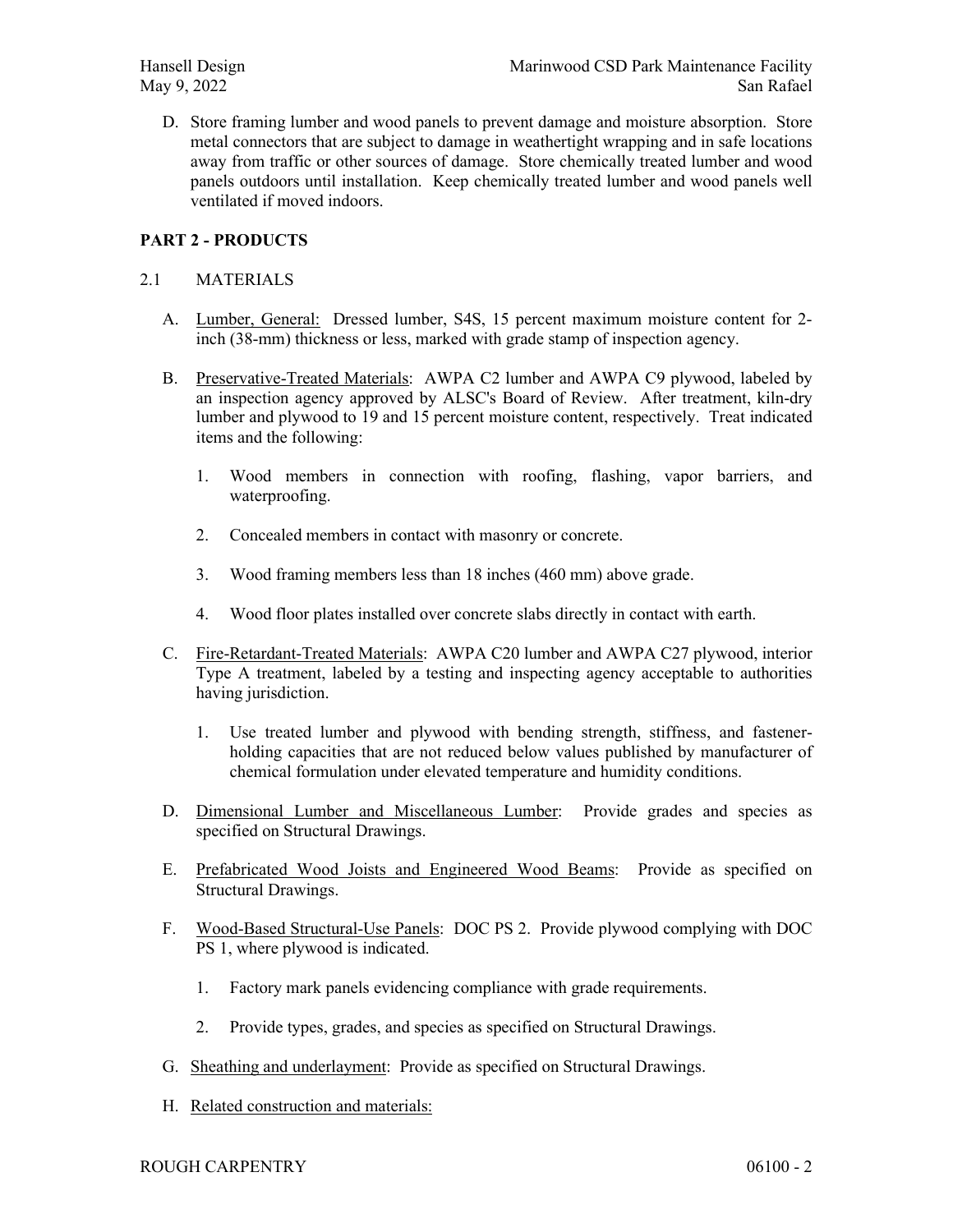- 1. Sill gasket atop foundation wall: Glass fiber strip with width equal to plate.
- 2. Sill flashing: Galvanized steel or aluminum.
- 3. Building paper: No. 15 asphalt felt (or spun-bonded polyethylene).
- 4. Vapor barrier: 6 mil polyethylene.
- 5. Termite shield: Galvanized sheet steel or aluminum.
- 6. Membrane Flashing at Doors and Windows: Self-sealing, self-healing, and fully adhering modified bituminous sheet: "Perm-A-Barrier" or "Bituthene" by W.R. Grace, or approved equal.
- I. Air-Infiltration Barrier: ASTM D 226, Type I, No. 15 asphalt felt, unperforated.
- J. Fasteners: Size and type indicated. Where rough carpentry is exposed to weather, in ground contact, or in area of high relative humidity, provide fasteners with a hot-dip zinc coating per ASTM A 153 or of Type 304 stainless steel.
	- 1. Power-Driven Fasteners: CABO NER-272.
	- 2. Bolts: Steel bolts complying with ASTM A 307, Grade A (ASTM F 568, Property Class 4.6); with ASTM A 563 (ASTM A 563M) hex nuts and, where indicated, flat washers.
- K. Metal Framing Anchors: Hot-dip galvanized steel of structural capacity, type, and size indicated.
- L. Sill-Sealer: Glass-fiber insulation, 1-inch (25-mm) thick, compressible to 1/32 inch (0.8 mm).
- M. Adhesives for Field Gluing Panels to Framing: APA AFG-01.

#### **PART 3 - EXECUTION**

- 3.1 INSTALLATION
	- A. Fit rough carpentry to other construction; scribe and cope for accurate fit. Correlate location of furring, blocking, and similar supports to allow attachment of other construction.
	- B. Do not install finish panels with defects or deviations from grade standards.
	- C. Handle and store wood with care to avoid damage. Store wood as required to prevent damage and moisture absorption.
	- D. Properly ventilate wood treated with preservatives; store away from work areas.
	- E. Store kiln-dry materials to assure compliance with temperature and humidity restrictions.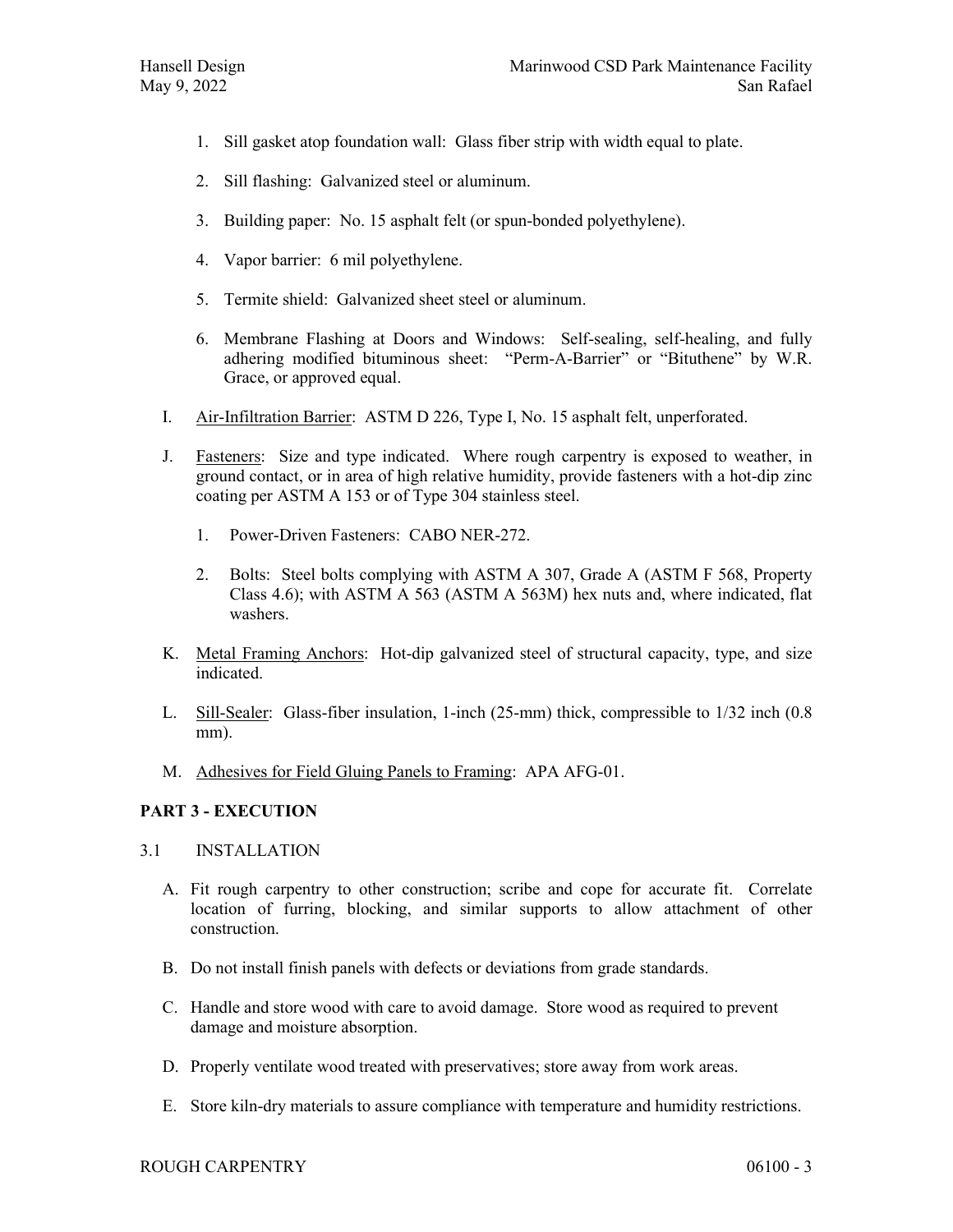- F. Protect newly cut wood with prime coat or preservative treatment. Protect with preservative, wood in contact with masonry or concrete.
- G. Install siding so that joints are square, staggered/patterned exactly as per Drawings and include expansion space at edges as required by manufacturers.
- H. Remove all wood scraps, sawdust, and related debris from the site.
- I. Securely attach rough carpentry work to substrate by anchoring and fastening as indicated, complying with the following:
	- 1. CABO NER-272 for power-driven staples, P-nails, and allied fasteners.
	- 2. Published requirements of metal framing anchor manufacturer.
	- 3. Table 23-I-Q--Nailing Schedule" of the Uniform Building Code.
- J. Installation of Structural-Use Panels: Comply with applicable recommendations contained in APA Form No. E30 and as follows:
	- 1. Combination Subflooring-Underlayment: Glue and nail to framing.
	- 2. Subflooring: Glue and nail to framing.
	- 3. Sheathing: Nail to framing.
	- 4. Underlayment: Nail or staple to subflooring.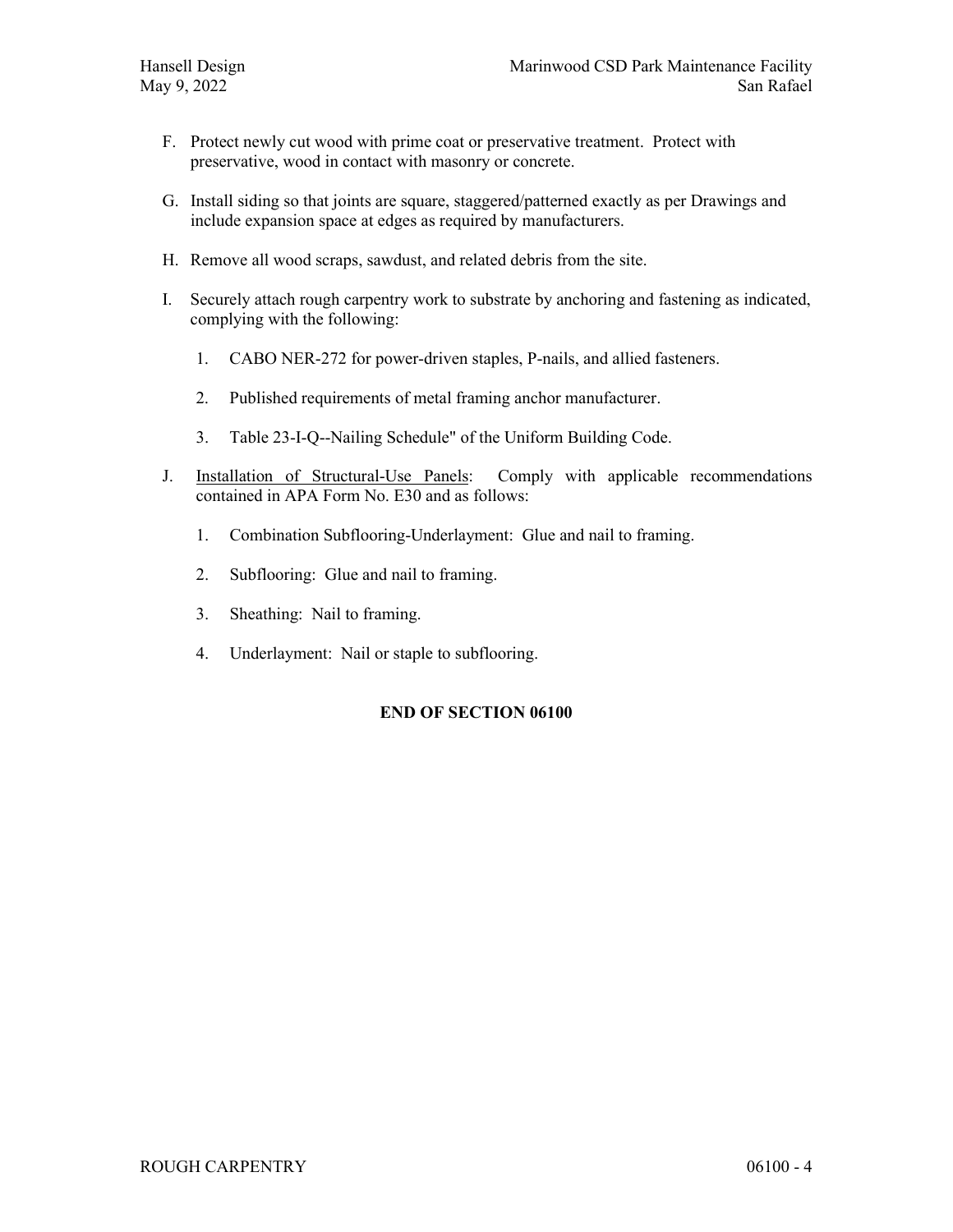# **SECTION 06200 - FINISH CARPENTRY**

#### **PART 1 - GENERAL**

#### 1.1 SUMMARY

- A. Provide and install finish carpentry as shown on the Drawings and as specified herein. Work includes all connectors, and related hardware and materials.
- B. Where additional instructions are required, work shall be as directed by the Architect.

#### 1.2 SUBMITTALS

A. Shop drawings: Provide complete shop drawings of all millwork items identified in the Contract Documents. Indicate materials and wood species, component profiles, fastening, joining details, finishes, and accessories

#### 1.3 QUALITY STANDARDS AND TOLERANCES

- A. Provide a work force that is sufficient in number for the quantity of work and time schedule. Workers shall be skilled, trained, experienced, and competent to do the work as specified.
- B. Millwork shall be manufactured in accordance with the standards established in the latest Edition of the "Manual of Millwork" of the Woodwork Institute of California (W.I.C.).

#### 1.4 MATERIALS HANDLING AND STORAGE

- A. Provide all materials required to complete the work as shown on Drawings and specified herein.
- B. Deliver, store, and transport materials to avoid damage to the product or to any other work. Return any products or materials delivered in a damaged or unsatisfactory condition. Materials and products delivered will be certified by the manufacturer to be as specified.
- C. Store materials indoors, in a safe, secure, well-ventilated location, protected from dirt, moisture, contaminants, and weather.
- D. Maintain interior installation areas at 70 degrees F, and 50% to 55% relative humidity.

# **PART 2 - PRODUCTS**

#### 2.1 MATERIALS

A. Provide and install materials as per detail drawings, approved samples, applicable trade standards complying with Architectural Woodwork Standards (AWS), and including accessories as required for complete installation. Provide wood free of significant defects or deviations from grade standards.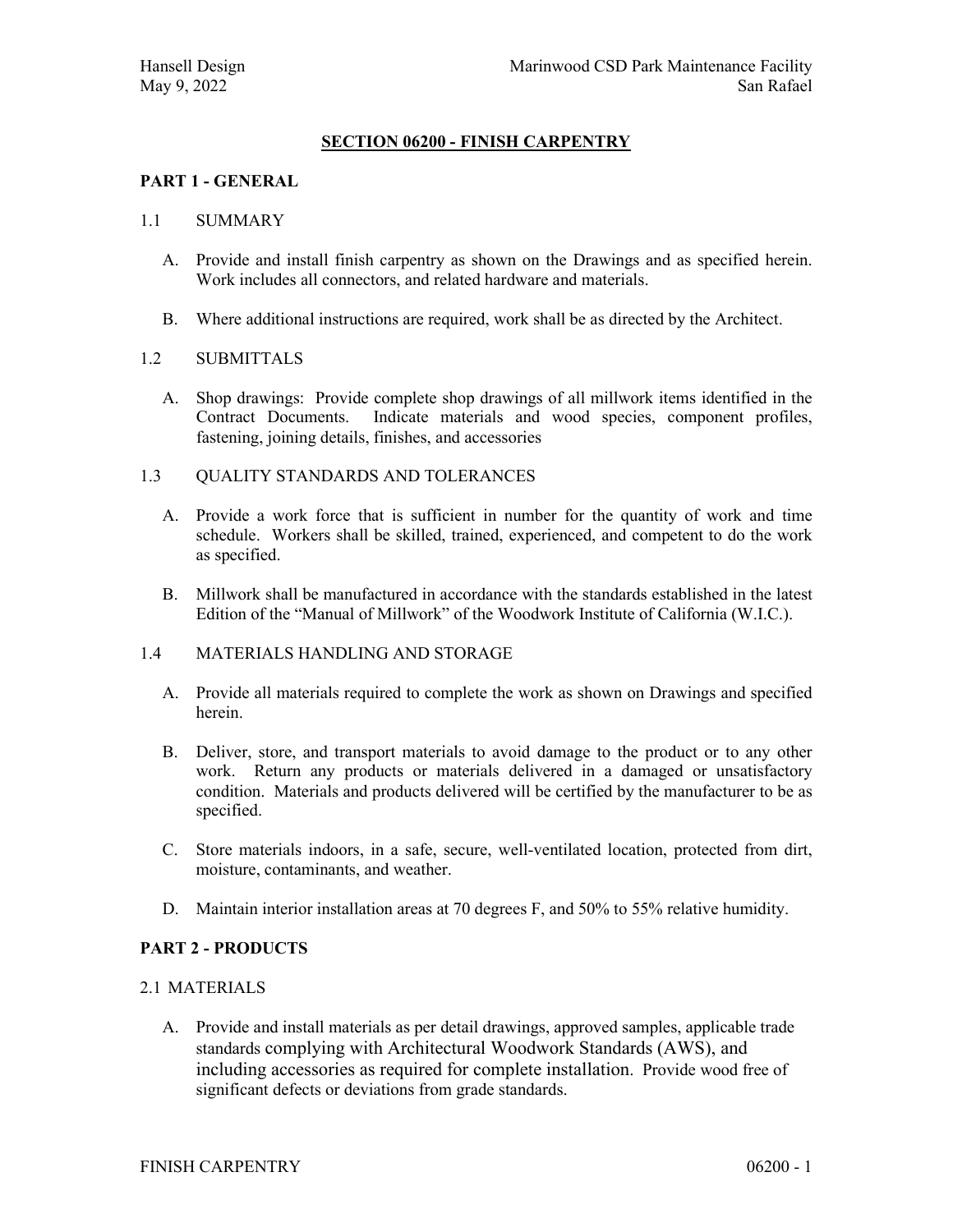- B. Horizontal Boards for Fencing and Gates BASE BID: 1x4 S4S Thermally-cured Ash by Thermory, or equal if approved by Architect.
- C. Horizontal Boards for Fencing and Gates ADD/ALT 03: 1x4 S4S Ipe.
- D. Horizontal Boards for Fencing and Gates ADD/ALT 04: 1x4 S4S Kiln-dried, Clear All-Heart Redwood.

#### **PART 3 – EXECUTION**

#### 3.1 EXAMINATION

- A. Field Measurements: Take field measurements prior to preparation of shop drawings and fabrication where possible; do not delay job progress, allow for trimming and fitting.
- B. Verify surfaces are ready to receive work and field measurements are as shown on shop drawings.
- C. Ensure mechanical and electrical items affecting work are properly placed, complete, and have been inspected by applicable authorities prior to commencement of installation.
- D. Inspect each piece of finish carpentry and discard damaged and defective pieces.

#### 3.2 INSTALLATION

- A. Condition finish carpentry in installation areas for 24 hours before installing.
- B. Prime and backprime lumber for painted finish exposed on the exterior.
- C. Install finish carpentry level, plumb, true, and aligned with adjacent materials. Scribe and cut to fit adjoining work. Refinish and seal cuts.
- D. Make wood joints so as to minimize or conceal shrinkage.
- E. Install standing and running trim with minimum number of joints practical, using fulllength pieces from maximum lengths of lumber available. Stagger joints in adjacent and related trim. Cope at returns and miter at corners.
- F. Fasten all pieces straight, true, and secure. Coordinate backing and blocking with other trades with interfacing work. Nail exterior trim with galvanized nails.
- G. Where sanding is required, sand with grain to totally smooth, unblemished surface. Set finish nails before painting or staining.
- H. Reject as nonconforming any work showing visible damage or defects. Protect finish work from construction damage. Make repairs so they are undetectable.
- I. Select and arrange paneling for best match of adjacent units. Install with uniform tight joints.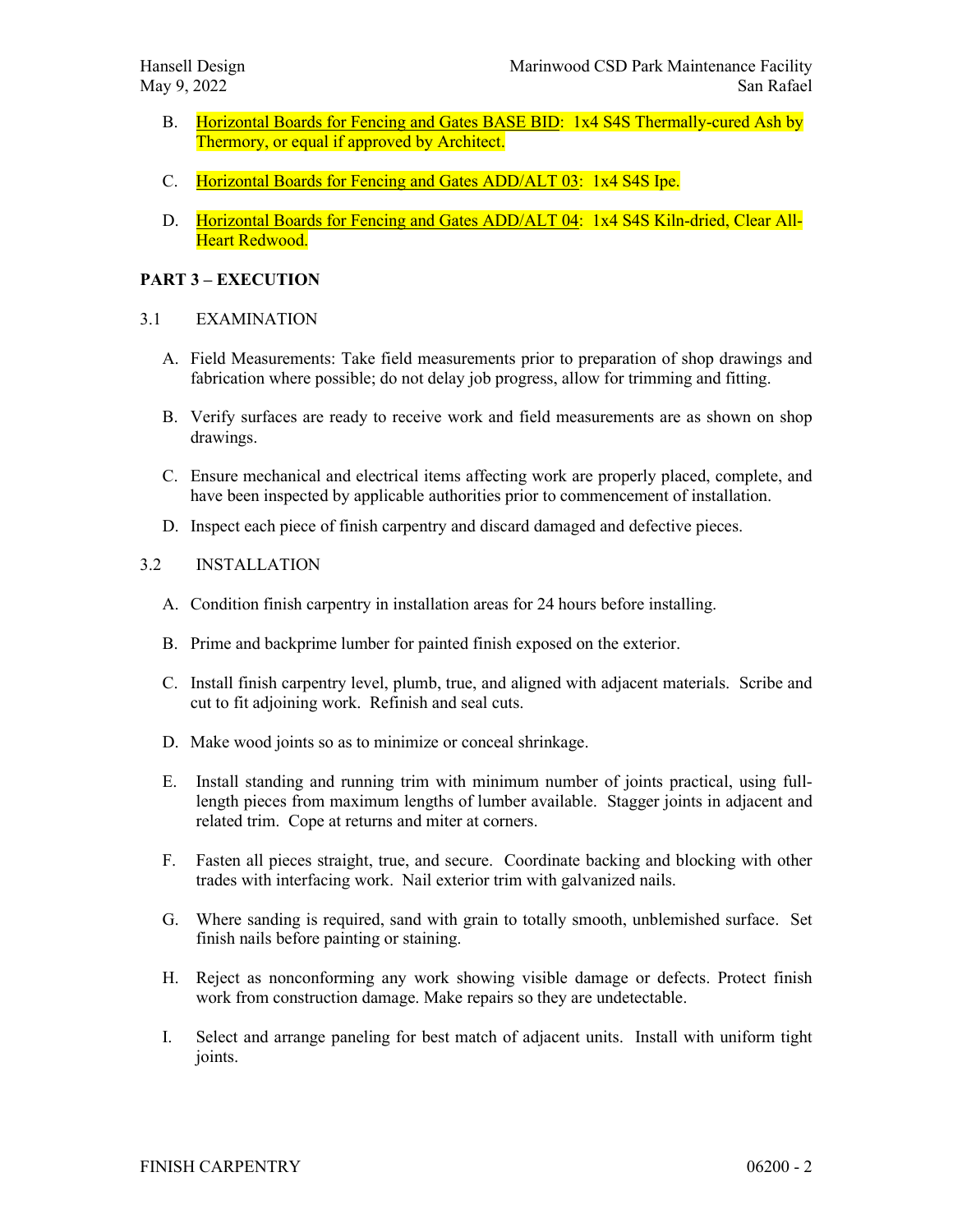.

- J. Nail siding at each stud. Do not allow nails to penetrate more than one thickness of siding, unless otherwise recommended by siding manufacturer. Seal joints at inside and outside corners and at trim locations.
- K. Preparation for Field Finishing:
	- 1. Sand work smooth and set exposed nails and screws.
	- 2. Apply wood filler in exposed nail and screw indentations and leave ready to receive site-applied finishes.
	- 3. Seal concealed and semi-concealed surfaces; brush apply only, using primer consistent with finish coats specified under Section 09900 – Painting and Coating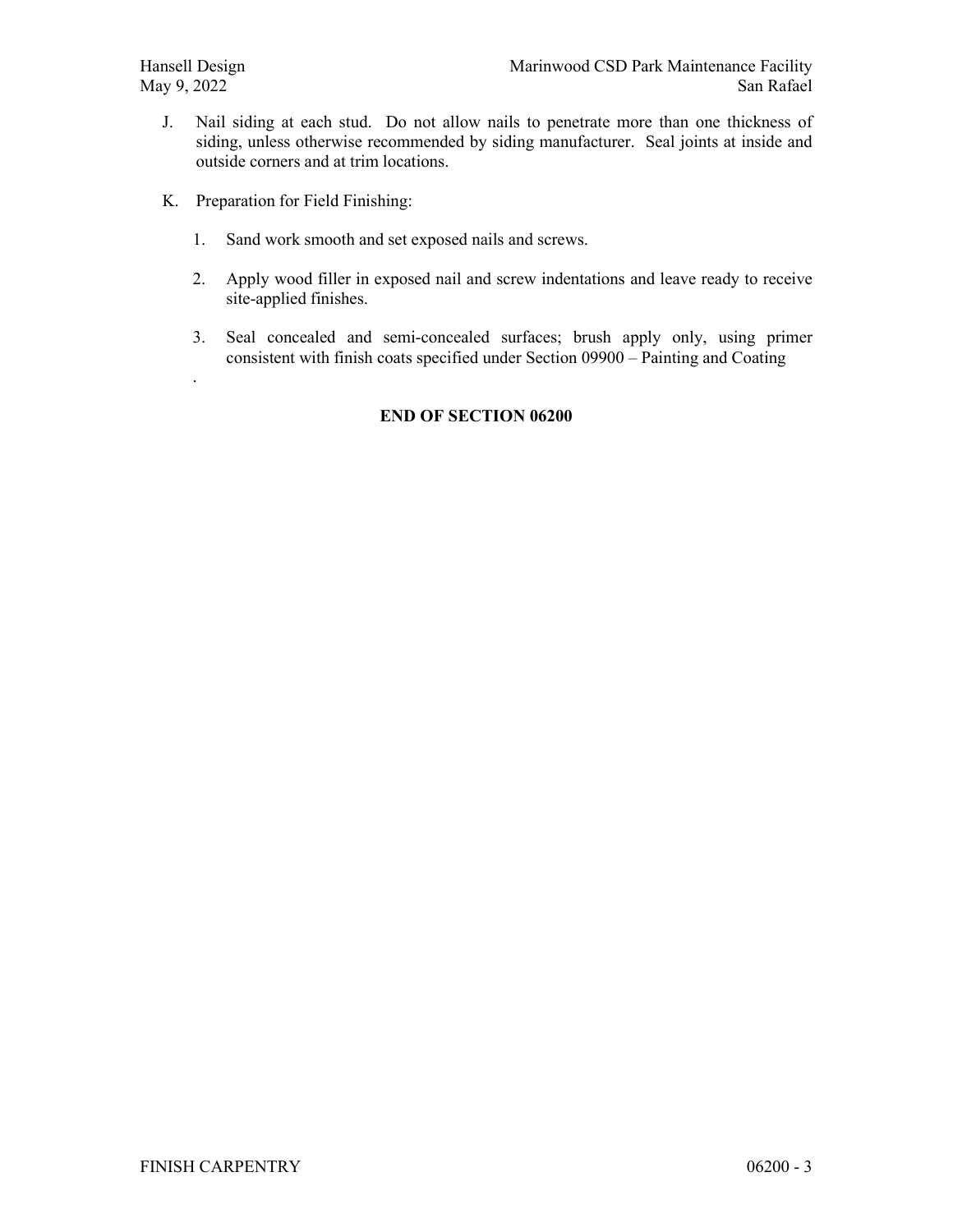# **SECTION 31000 - EARTHWORK**

#### **PART 1 - GENERAL**

#### 1.1 SUMMARY

- A. Work Included: Earthwork, complete, as shown and specified.
- B. Unauthorized excavation consists of removing materials beyond indicated subgrade elevations or dimensions without direction by Architect. Unauthorized excavation and remedial work shall be at Contractor's expense.
- C. Do not interrupt existing utilities serving facilities occupied by Owner. Provide temporary utility services.
- D. Foundation Consultant, if required:
	- 1. General: An acceptable qualified licensed engineer registered in State of Project; selected and paid for by Contractor to perform following:
	- 2. Services: Advise Contractor on construction techniques, design, checking and approval of temporary bracing, sheeting, shoring, underpinning, other terms pertinent to Work, and construction methods for solutions to problems encountered during construction. Consultant primarily concerned with construction methods to prevent movement, settlement, and damage to existing construction, including sidewalks, roads, utilities, embankments, and other items on Owner's property and adioining properties.

#### 1.2 PROJECT CONDITIONS

- A. Existing Utilities:
	- 1. General: Locate existing underground utilities in areas of excavation work. If utilities are indicated to remain in place, provide adequate means of support and protection during earthwork operations.
	- 2. Removal: Demolish and completely remove from site existing underground utilities indicated to be removed. Coordinate with utility companies for shutoff of services if lines are active.
- B. Protection of Persons and Property:
	- 1. General: Barricade open excavations occurring as part of this work and post with warning lights.
	- 3. Warning Lights: Operate as recommended by authorities having jurisdiction.
	- 4. Protection: Protect structures, utilities, sidewalks, pavements, and other facilities from damage caused by settlement, lateral movement, undermining, washout, and other hazards created by earthwork operations.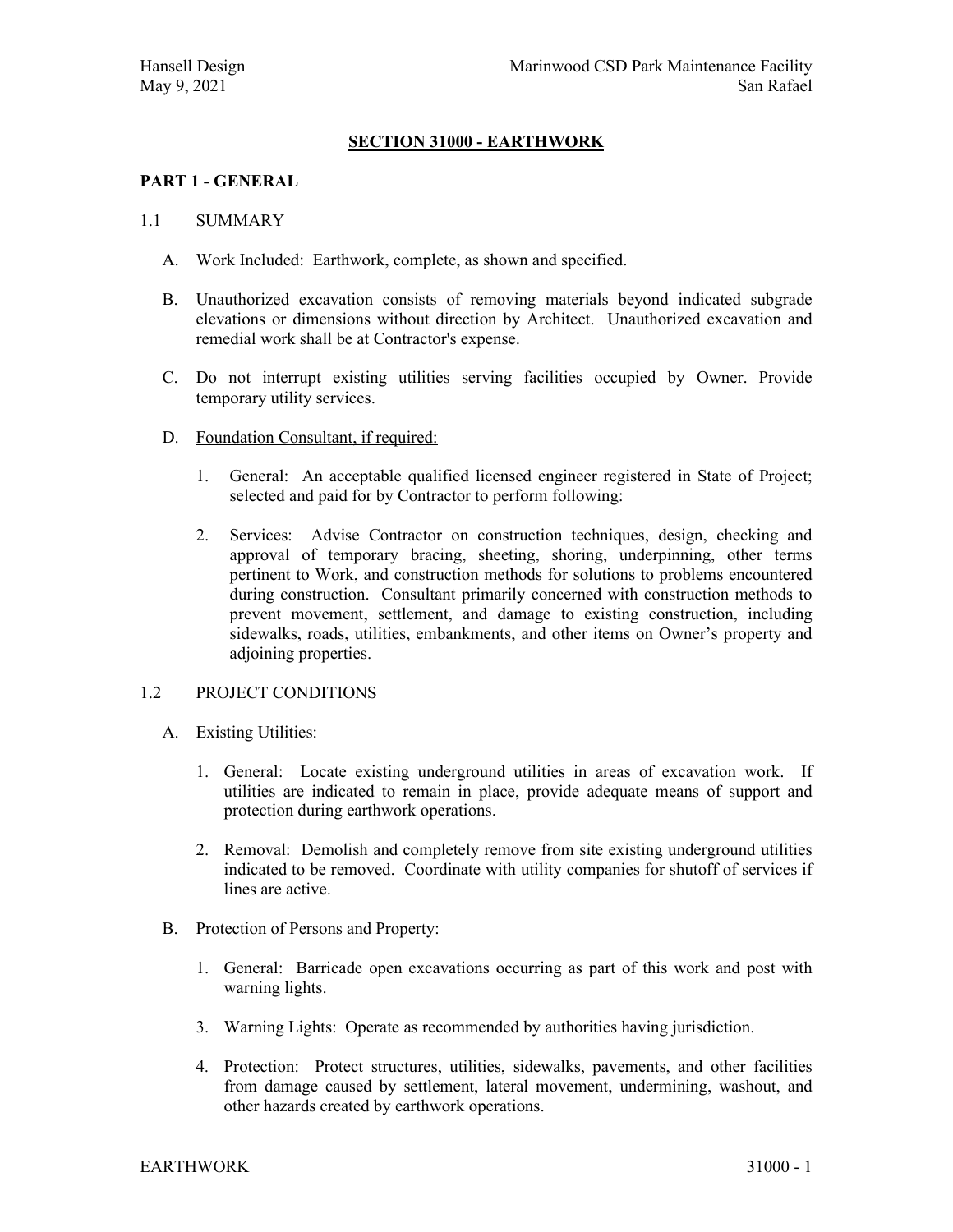5. Hand Excavation: Perform excavation by hand within dripline of large trees to remain. Protect root systems from damage or dryout to the greatest extent possible. Maintain moist condition for root system and cover exposed roots with moistened burlap.

# **PART 2 - PRODUCTS**

#### 2.1 MATERIALS

- A. Satisfactory Soil: ASTM D 2487 Soil Classification Groups GW, GP, GM, SW, SP, and SM; free of rock or gravel larger than 2 inches (50 mm) in any dimension, debris, waste, frozen materials, vegetation, or other deleterious matter.
- B. Unsatisfactory Soil: ASTM D 2487 Soil Classification Groups GC, SC, ML, MH, CL, CH, OL, OH, and PT.
- C. Backfill and Fill: Satisfactory soil materials.
- D. Subbase: Naturally or artificially graded mixture of natural or crushed gravel, crushed stone, and natural or crushed sand, ASTM D 2940, with at least 95 percent passing a 1- 1/2-inch (38-mm) sieve and not more than 8 percent passing a No. 200 (0.075-mm) sieve.
- E. Bedding: Subbase materials with 100 percent passing a 1-inch (25-mm) sieve and not more than 8 percent passing a No.  $200 (0.075 \text{-} \text{mm})$  sieve.
- F. Drainage Fill: Washed, evenly graded mixture of crushed stone, or crushed or uncrushed gravel, ASTM D 448, Size 57, with 100 percent passing a 1-1/2-inch (38-mm) sieve and not more than 5 percent passing a No. 8 (2.36-mm) sieve.
- G. Decomposed Granite (DG) Paths: Material spec to be approved by Architect.
- F. Gravel Couryards: Submit gravel spec for approved by Architect.

# **PART 3 - EXECUTION**

#### 3.1 EARTHWORK

- A. Protect subgrades and foundation soils from softening and damage by water, freezing temperatures, or frost.
- B. Explosives: Do not use explosives.
- C. Excavate to subgrade elevations regardless of character of materials and obstructions encountered.
- D. Excavate for structures, building slabs, pavements, and walkways. Trim subgrades to required lines and grades.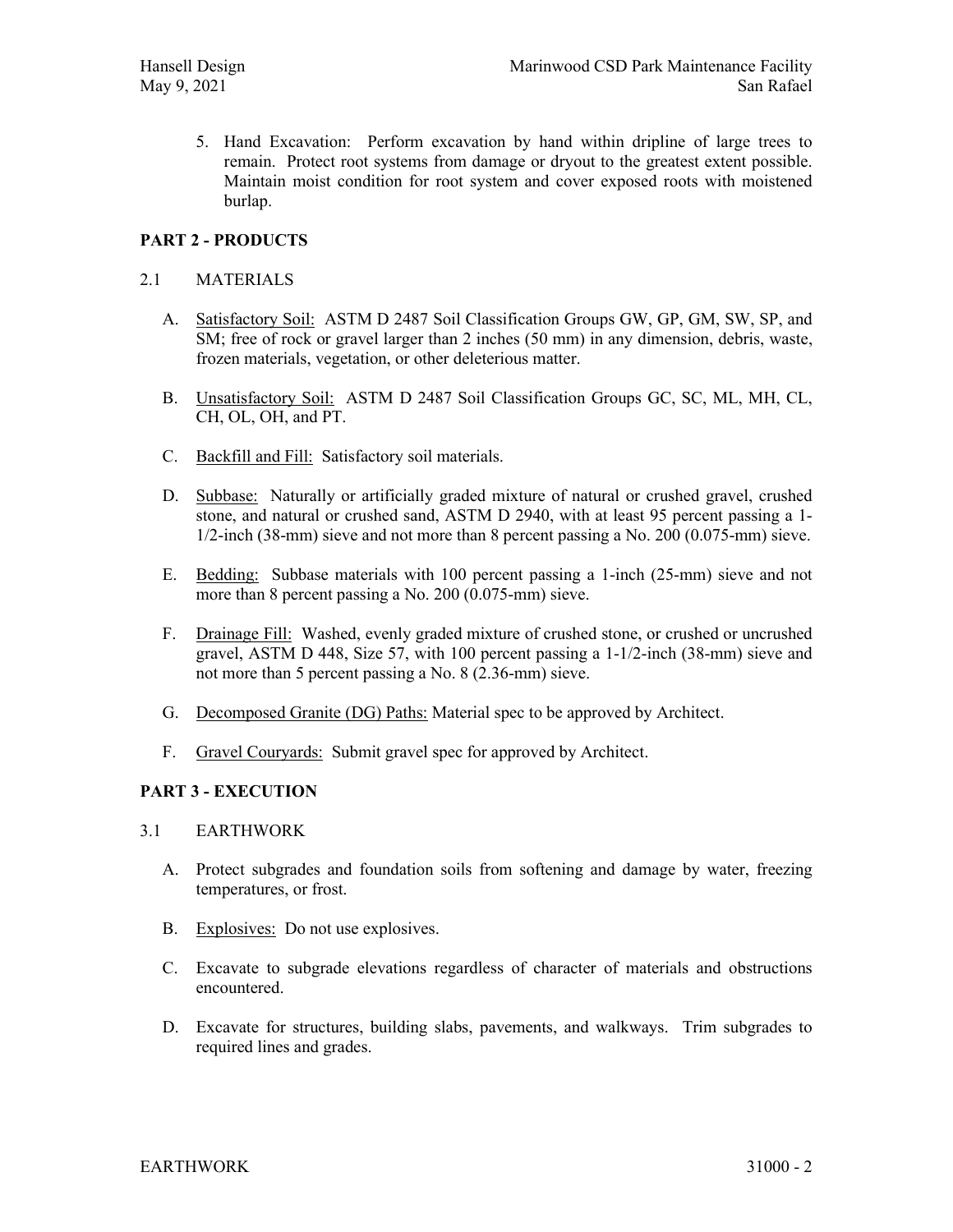- E. Utility Trenches: Excavate trenches to indicated slopes, lines, depths, and invert elevations. Maintain 12 inches (300 mm) of working clearance on each side of pipe or conduit.
	- 1. Place, compact, and shape bedding course to provide continuous support for pipes and conduits over rock and other unyielding bearing surfaces and to fill unauthorized excavations.
	- 2. Place and compact initial backfill of satisfactory soil material or subbase material, free of particles larger than 1 inch (25 mm), to a height of 12 inches (300 mm) over the utility pipe or conduit. Place and compact final backfill of satisfactory soil material to final subgrade.
- F. Plow strip or break up sloped surfaces steeper than 1 vertical to 4 horizontal to receive fill.
- G. When subgrade or existing ground surface to receive fill has a density less than that required for fill, break up ground surface, pulverize, moisture-condition or aerate soil, and recompact.
- H. Place backfill and fill in layers not more than 8 inches (200 mm) in loose depth at optimum moisture content. Compact each layer under structures, building slabs, pavements, and walkways to 98 percent of maximum dry unit weight according to ASTM D 698; elsewhere to 90 percent.
- I. Grade areas to a smooth surface to cross sections, lines, and elevations indicated. Grade lawns, walkways, and unpaved subgrades to tolerances of plus or minus 1-1/4 inch (32 mm) and pavements and areas within building lines to plus or minus 1/2 inch (13 mm).
- J. Under pavements and walkways, place subbase course material on prepared subgrades and compact at optimum moisture content to required grades, lines, cross sections, and thicknesses.
- K. Under slabs-on-grade, place drainage fill on prepared subgrade and compact to required cross section and thickness.
- L. Allow testing agency to inspect and test each subgrade and each fill or backfill layer and verify compliance with requirements.
- M. Remove surplus satisfactory soil and waste material, including unsatisfactory soil, trash, and debris, and legally dispose of it off Owner's property.

# 3.2 DEWATERING

- A. General: Prevent surface water and subsurface or ground water from flowing into excavations and from flooding project site and surrounding area.
- B. Removal: Do not allow water to accumulate in excavations. Remove water to prevent softening of foundation bottoms, undercutting footings, and soil changes detrimental to stability of subgrades and foundations. Provide and maintain pumps, well points, sumps,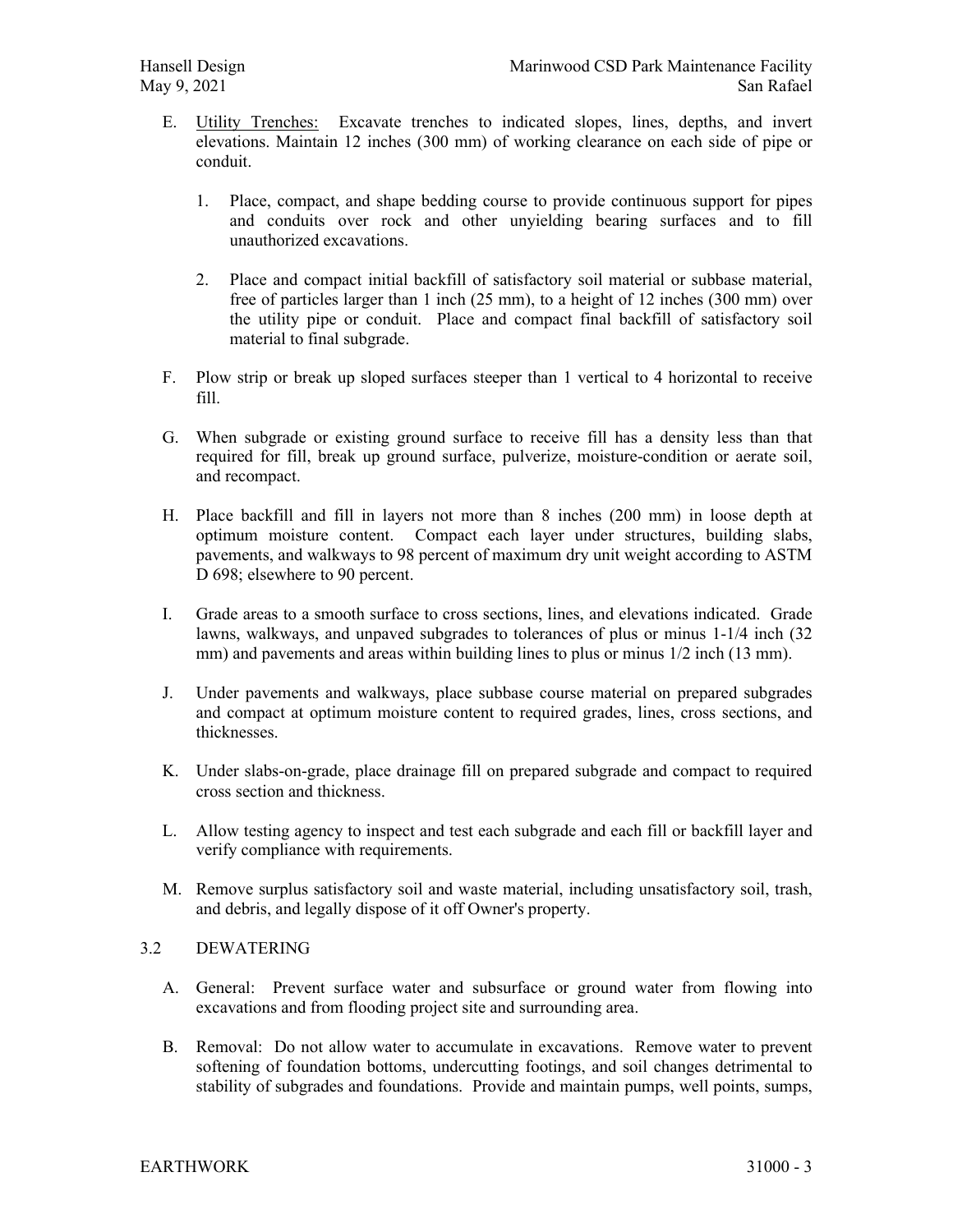suction and discharge lines, and other dewatering system components necessary to convey water away from excavations.

#### 3.3 STORAGE OF EXCAVATED MATERIALS

A. General: Stockpile excavated materials acceptable for backfill and fill where directed. Place, grade, and shape stockpiles for proper drainage. Locate and retain soil materials away from edge of excavations. Do not store within drip line of trees indicated to remain. Dispose of excess excavated soil material and materials not acceptable for use as backfill or fill.

#### 3.4 EXCAVATION FOR STRUCTURES

- A. General: Conform to elevations and dimensions shown within a tolerance of plus or minus 0.10 foot, and extending a sufficient distance from footings and foundations to permit placing and removal of concrete formwork, installation of services, and other construction and for inspection.
- B. Excavations for Footings and Foundations: Do not disturb bottom of excavation. Excavate by hand to final grade just before concrete reinforcement is placed. Trim bottoms to required lines and grades to leave solid base to receive other work.

# 3.5 EXCAVATION FOR PAVEMENTS

A. General: Cut surface under pavements to comply with cross-sections, elevations and grades as indicated.

#### 3.6 BACKFILL AND FILL

- A. General: Place soil material in layers to required subgrade elevations, for each area classification listed below, using specified materials.
	- 1. Under walks and pavements, use subbase material, satisfactory excavated or borrow material, or a combination.
	- 2. Under grassed areas, use satisfactory excavated or borrow material.
	- 3. Under steps, use subbase material.
	- 4. Under building slabs, use drainage fill material.
	- 5. Under piping and conduit and equipment, use subbase materials where required over rock bearing surface and for correction of unauthorized excavation. Shape excavation bottom to fit bottom 90 degrees of cylinder.
	- 6. Backfill trenches with concrete where trench excavations pass within 18 inches of column or wall footings and that are carried below bottom of such footings or that pass under wall footings. Place concrete to level of bottom of adjacent footing.
- B. Backfill: Backfill excavations as promptly as work permits, but not until completion of following: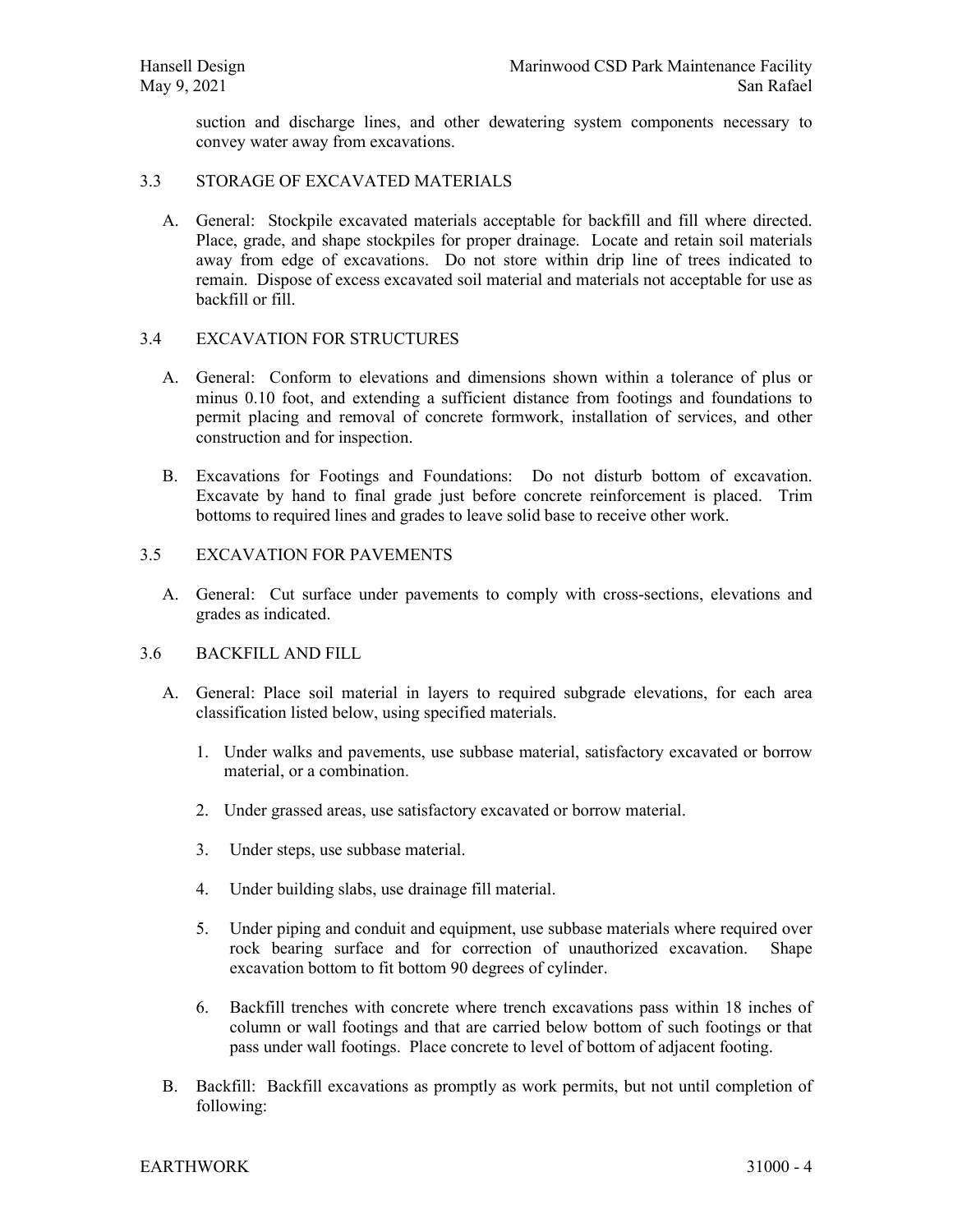- 1. Acceptance of construction below finish grade including, where applicable, dampproofing, waterproofing, and perimeter insulation.
- 2. Inspection, testing, approval, and recording locations of underground utilities have been performed and recorded.
- 3. Removal of concrete formwork.
- 4. Removal of shoring and bracing, and backfilling of voids with satisfactory materials. Cut off temporary sheet piling driven below bottom of structures and remove in manner to prevent settlement of the structure or utilities, or leave in place if required.
- 5. Removal of trash and debris from excavation.
- 6. Permanent or temporary horizontal bracing is in place on horizontally supported walls.

# 3.7 PLACEMENT AND COMPACTION

- A. Ground Surface Preparation: Remove vegetation, debris, unsatisfactory soil materials, obstructions, and deleterious materials from ground surface prior to placement of fills. Plow strip, or break up sloped surfaces steeper than 1 vertical to 4 horizontal so that fill material will bond with existing surface.
- B. Substrate Density: When existing ground surface has a density less than that specified under Compaction for particular area classification, break up ground surface, pulverize, moisture-condition to optimum moisture content, and compact to required depth and percentage of maximum density.
- C. Placement: Place backfill and fill materials in layers not more than 8 inches in loose depth for material compacted by heavy compaction equipment, and not more than 4 inches in loose depth for material compacted by hand-operated tampers.
- D. Before Compaction: Moisten or aerate each layer as necessary to provide optimum moisture content. Compact each layer to required percentage of maximum dry density or relative dry density for each area classification. Do not place backfill or fill material on surfaces that are muddy, frozen, or contain frost or ice.
- E. Adjacent to Structures: Place backfill and fill materials evenly adjacent to structures, piping, or conduit to required elevations. Prevent wedging action of backfill against structures or displacement of piping or conduit by carrying material uniformly around structure, piping, or conduit to approximately same elevation in each lift.
- F. Compaction: Control soil and fill compaction, providing minimum percentage of density specified for each area classification indicated below. Correct improperly compacted areas or lifts as directed by Architect if soil density tests indicate inadequate compaction.
	- 1. Percentage of Maximum Density Requirements: Compact soil to not less than the following percentages of maximum density, in accordance with ASTM D 1557: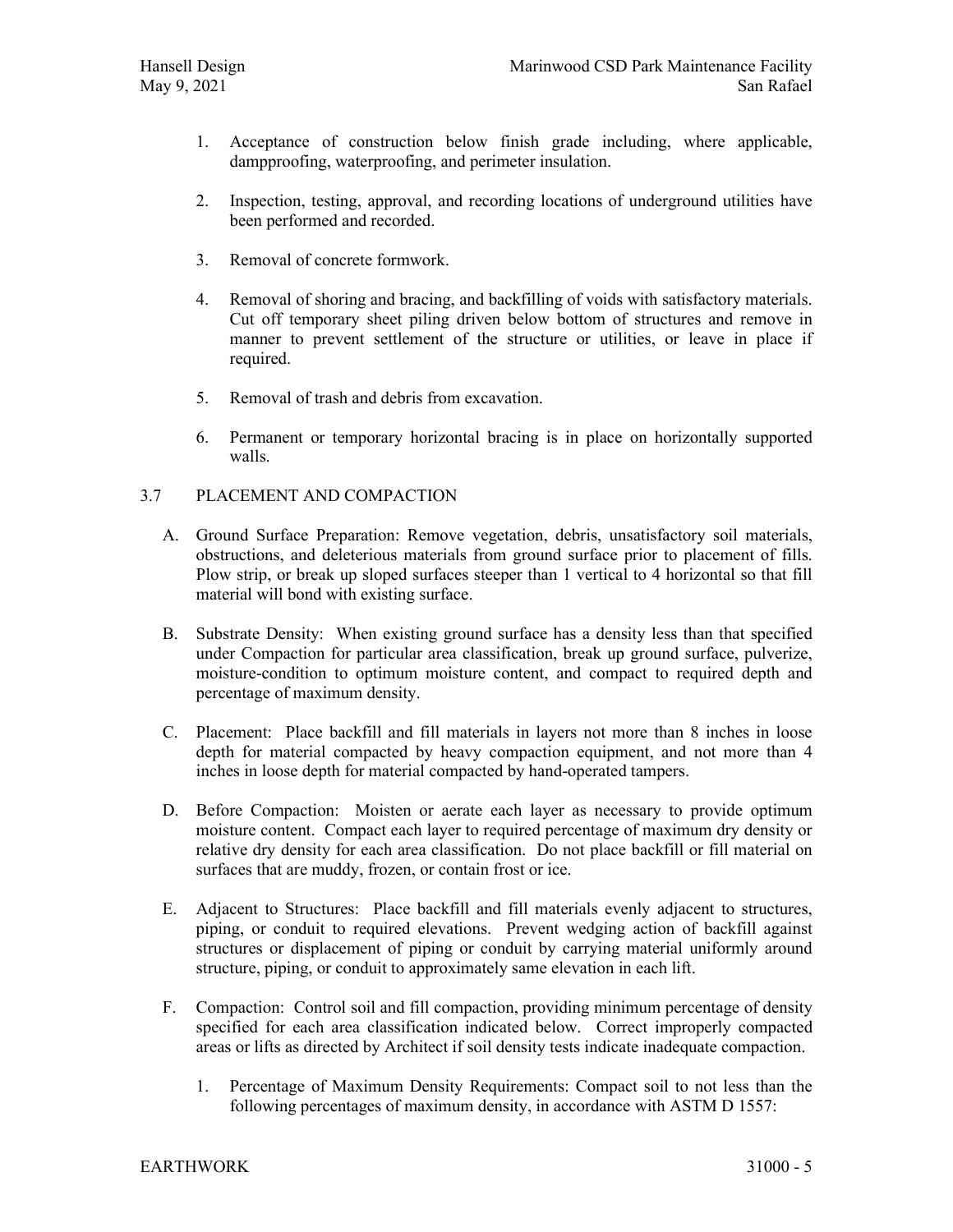- a. Under structures, building slabs and steps, and pavements, compact top 12 inches of subgrade and each layer of backfill or fill material at 95 percent maximum density.
- b. Under lawn or unpaved areas, compact top 6 inches of subgrade and each layer of backfill or fill material at 90 percent maximum density.
- c. Under walkways, compact top 6 inches of subgrade and each layer of backfill or fill material at 95 percent maximum density.

# 3.8 GRADING

- A. General: Uniformly grade areas within limits of grading under this section, including adjacent transition areas. Smooth finished surface within specified tolerances, compact with uniform levels or slopes between points where elevations are indicated or between such points and existing grades.
- B. Grading Outside Building Lines: Grade areas adjacent to building lines to drain away from structures and to prevent ponding. Finish surfaces free from irregular surface changes and as follows:
	- 1. Lawn or Unpaved Areas: Finish areas to receive topsoil to within not more than 0.10 foot above or below required subgrade elevations.
	- 2. Walks: Shape surface of areas under walks to line, grade, and cross-section, with finish surface not more than 0.10 foot above or below required subgrade elevation.
	- 3. Pavements: Shape surface of areas under pavement to line, grade, and cross-section, with finish surface not more than  $1/2$  inch above or below required subgrade elevation.
- C. Grading Surface of Fill under Building Slabs: Grade smooth and even, free of voids, compacted as specified, and to required elevation. Provide final grades within a tolerance of 1/2 inch when tested with a 10-foot straightedge.
- D. Compaction: After grading, compact subgrade surfaces to the depth and indicated percentage of maximum or relative density for each area classification.

#### 3.9 EROSION CONTROL

A. General: Provide erosion control methods in accordance with requirements of authorities having jurisdiction.

#### 3.10 MAINTENANCE

A. Protection of Graded Areas: Protect newly graded areas from traffic and erosion. Keep free of trash and debris.

EARTHWORK 31000 - 6